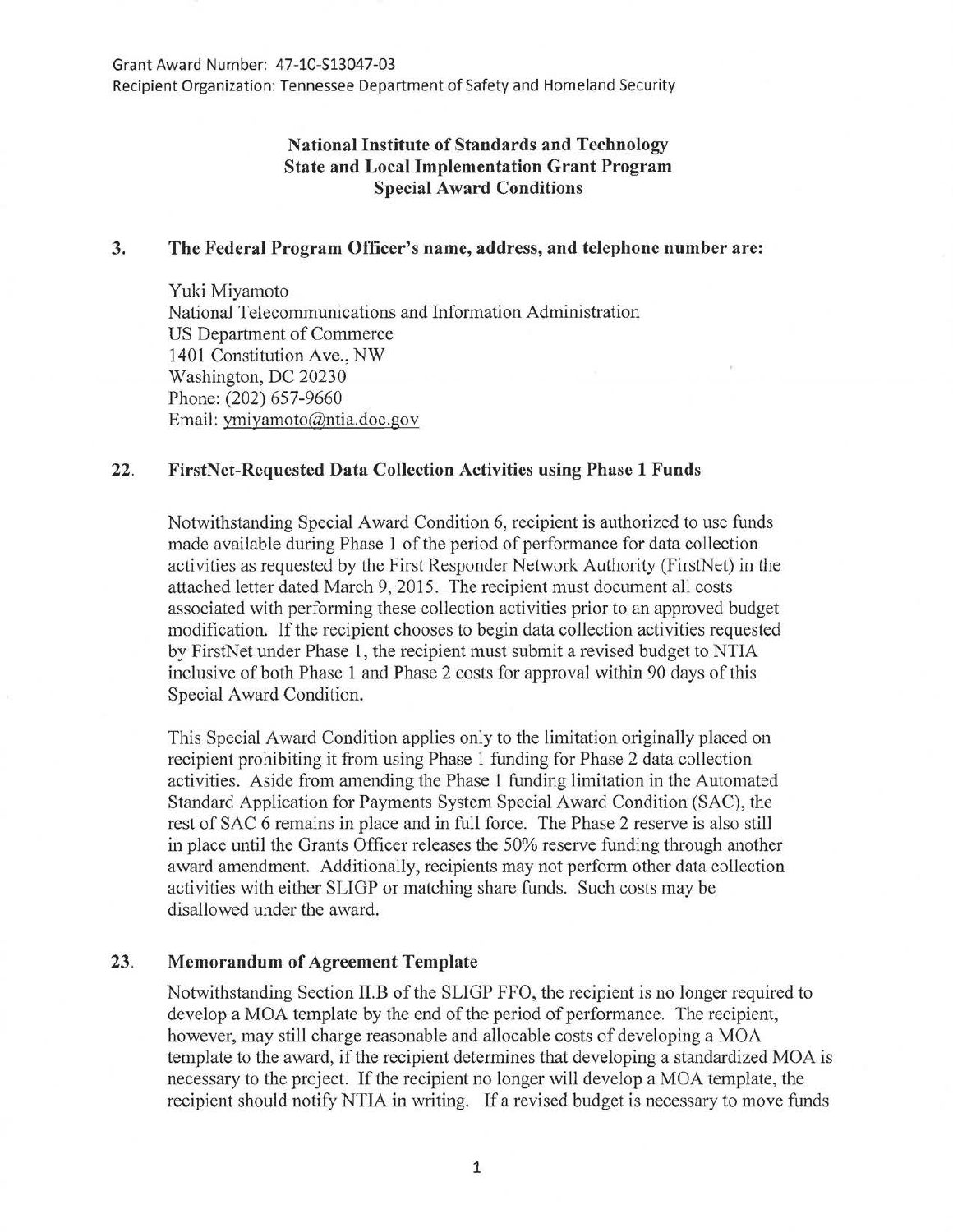#### Grant Award Number: 47-10-S13047-03

Recipient Organization: Tennessee Department of Safety and Homeland Security

initially budgeted for the MOA template development to another object class category, it may be done at the same time as the revised budget for FirstNet-requested data collection activities is submitted.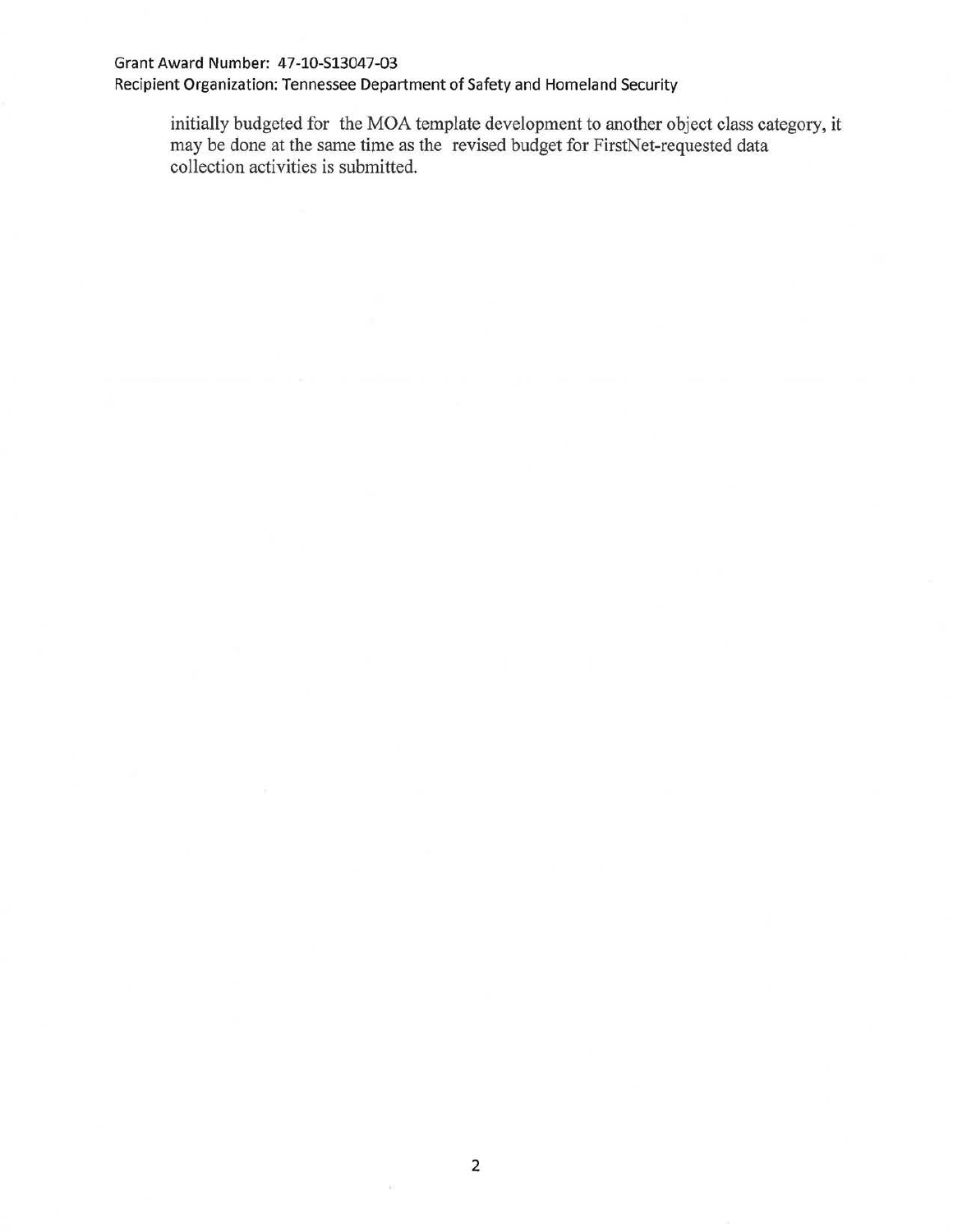

March 9, 2015

The Honorable Lawrence E. Strickling Assistant Secretary for Communications and Information U.S. Department of Commerce 1401 Constitution Avenue, N.W. Washington, D.C. 20230

RE: SLIGP Second Phase- Finalized Data Collection Elements

Dear Assistant Secretary Strickling:

The First Responder Network Authority (FirstNet) has confirmed its approach to data collection for the second phase of the State and Local implementation Grant Program (SLIGP) following meetings with, and the receipt of input from, the State Single Points of Contact (SPOCs). Based on the processes and anticipated timing for the development of the Comprehensive Network Solution(s) Request for Proposal and State Plans for building, operating, and deploying the nationwide public safety broadband network, along with the feedback from many SPOCs, FirstNet has concluded that the attached data collection elements are those that would be useful for the second phase of SLIGP and will pursue accordingly.

The attached data elements are intended to maximize the collection of stakeholder inputs tor FirstNet's planning process to help shape the Nationwide Public Safety Broadband Network acquisition and ultimately the State Plans that are delivered to each Governor. In particular, FirstNet will request data from the States on five general topics:

- I) Coverage- desired coverage areas and deployment phases
- 2) Users and Operational Areas information on potential user base and their operational areas
- 3) Capacity Planning- information on applications and data usage
- 4) Current Providers / Procurement information on current service providers, plans, and potential barriers to adoption
- 5) State Plan Decision- documentation of the process and potential barriers for State Plan decision-making

I thank you for your prompt attention to this matter and, as always, look forward to our ongoing partnership on SLIGP endeavors.

Sincerely

TJ Keynedy Acting Executive Director First Responder Network Authority

Stephen Fletcher, Associate Administrator for Public Safety  $cc:$ National Telecommunications and Information Administration